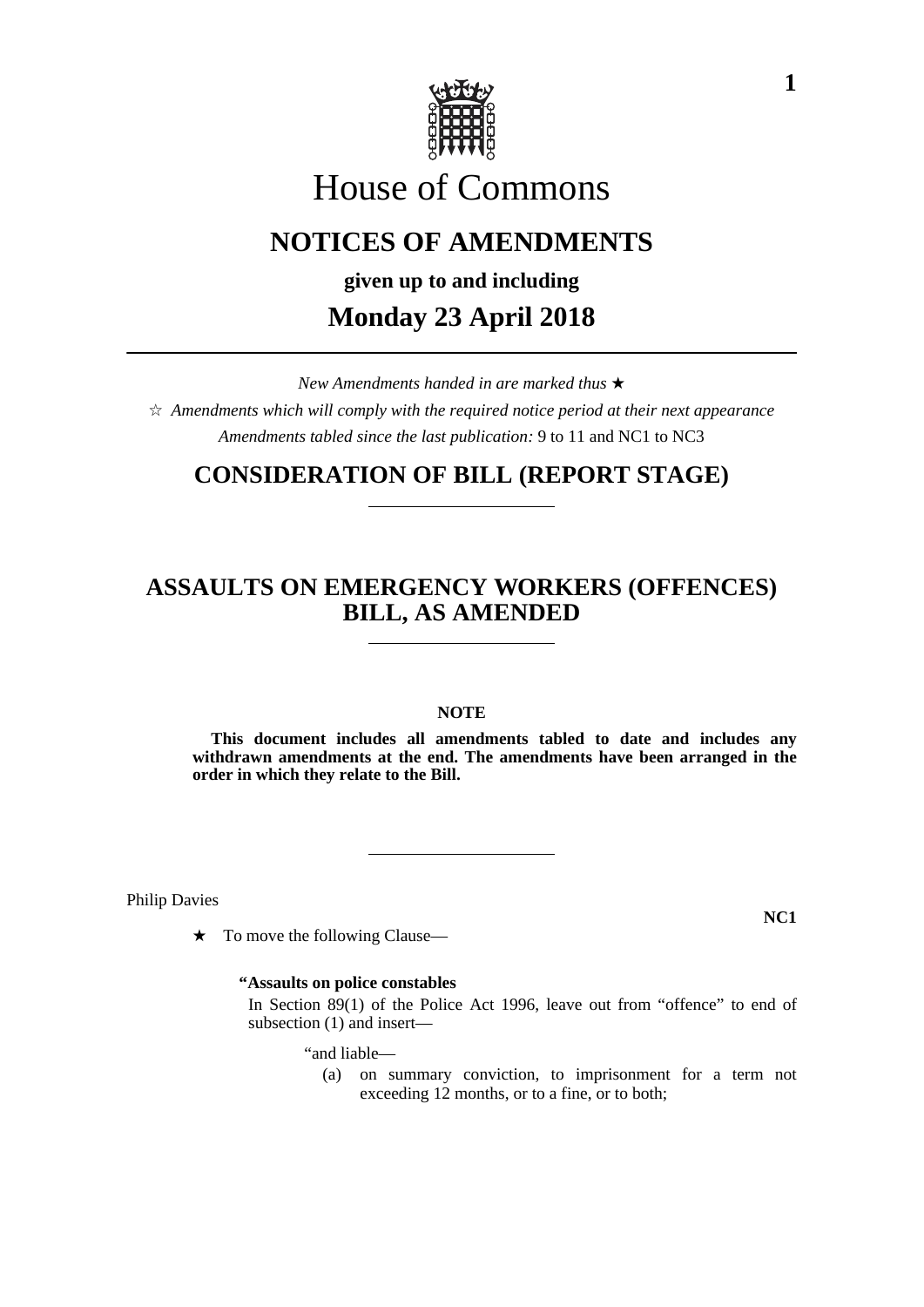#### **Assaults on Emergency Workers (Offences) Bill,** *continued*

(b) on conviction on indictment, to imprisonment for a term not exceeding 12 months, or to a fine, or to both.""

#### *Member's explanatory statement*

*This new clause would make assaults specifically on police constables carry the same penalty as the new offence and not just the six months currently available to courts.*

#### Philip Davies

 $\star$  To move the following Clause—

#### **"Assaults on police constables (No. 2)**

 In Section 89(1) of the Police Act 1996, leave out from "offence" to end of subsection (1) and insert—

"and liable—

- (a) on summary conviction, to imprisonment for a term not exceeding 12 months, or to a fine, or to both;
- (b) on conviction on indictment, to imprisonment for a term not exceeding 24 months, or to a fine, or to both.""

#### *Member's explanatory statement*

*This new clause would make assaults specifically on police constables carry greater penalties than are currently available to match the new offence and also to ensure that Crown courts have greater powers of sentence for the offence than magistrates' courts.*

#### Philip Davies

**NC3**

**NC2**

 $\star$  To move the following Clause—

#### **"Review of impact of non-commencement of sections 154 and 282 of the Criminal Justice Act 2004**

 If Sections 154 and 282 of the Criminal Justice Act 2003 have not come into force two years after this Act has come into force the Secretary of State for Justice must review the likely impact this non commencement has had on the sentences given for offences affected by this Act and provide a statement to Parliament within six months of the end of the two-year period detailing that impact."

#### *Member's explanatory statement*

*This new clause would allow a review from the Secretary of State to enable insight into the impact on sentences for the offences covered by the Bill that are not able to exceed six months as a result of no changes being made to the sentencing powers of magistrates.*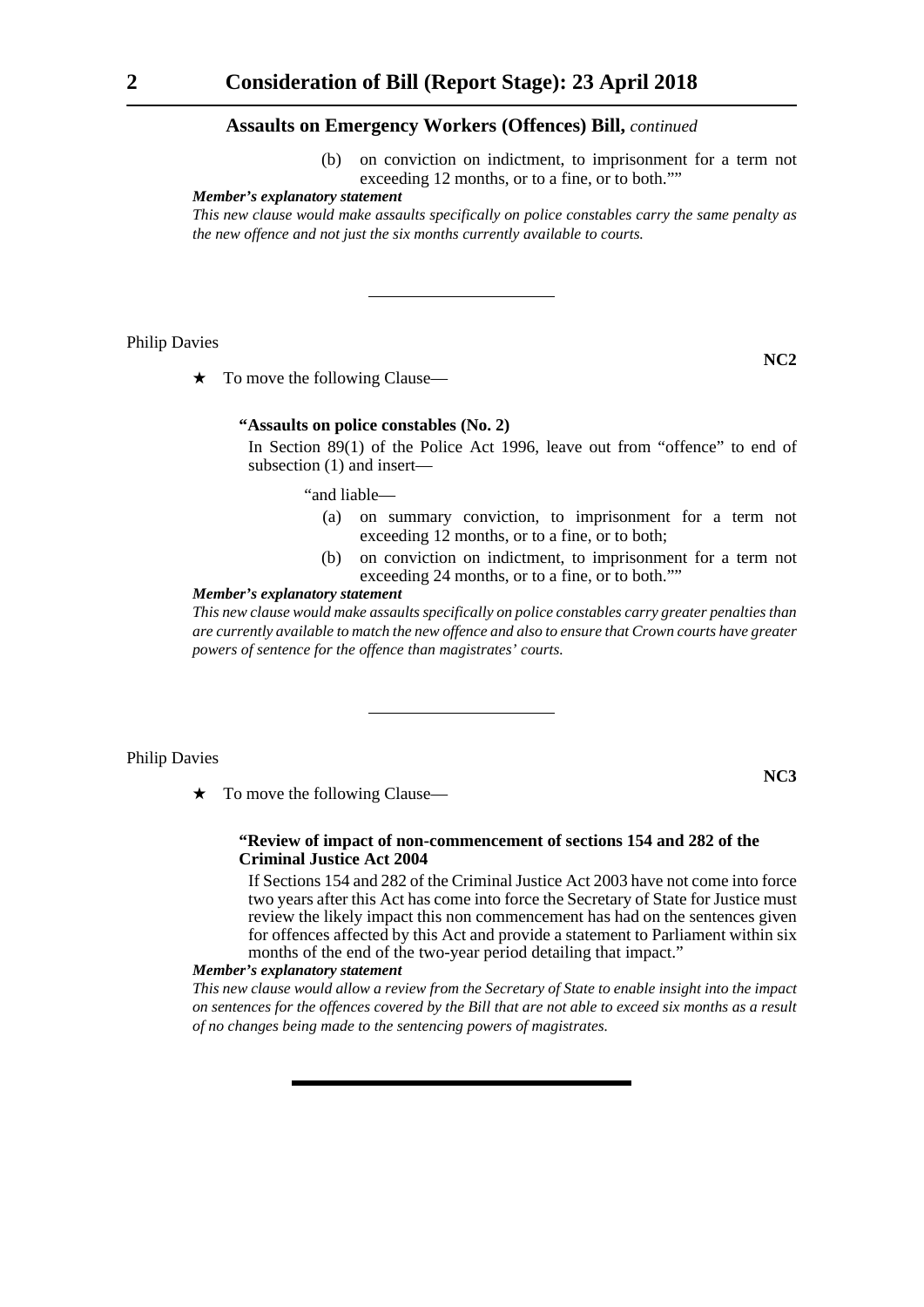#### **Assaults on Emergency Workers (Offences) Bill,** *continued*

Chris Bryant Holly Lynch Philip Davies

> Clause **1,** page **1**, line **3**, after "battery" insert "including spitting" *Member's explanatory statement This makes explicit that this section applies to incidents of assault or battery that are spitting.*

#### Philip Davies

 $\star$  Clause 1, page 1, line 10, leave out "12" and insert "24" *Member's explanatory statement This amendment would increase the sentence for the new offence from 12 to 24 months in Crown courts to allow for longer sentences and to ensure Crown courts have greater powers of sentence for the offence than magistrates' courts.* 

### Philip Davies

 $\star$  Clause **1**, page **2**, line **1**, leave out subsection (4) and insert— "(4) Sections 154 and 282 of the Criminal Justice Act 2003 shall come into force." *Member's explanatory statement This amendment would increase the sentencing powers of magistrates from six months to 12 months for a single offence and enable the sentencing in the Bill to actually be imposed in magistrates' courts.*

#### Philip Davies

 Clause **1,** page **2**, line **14**, at end insert— "(5A) Offences under this Act are either way offences." *Member's explanatory statement This amendment would mean that offences under the Act are to be treated as either way offences.*

Chris Bryant Holly Lynch Jim Fitzpatrick Jo Stevens Mr Bob Seely Liz Twist Mohammad Yasin Philip Davies Caroline Lucas **3** Clause **2,** page **2**, line **39**, at end insert— "(aa) an offence under section 3 (sexual assualt) of the Sexual Offences Act 2003" *Member's explanatory statement This causes the fact that the victim was an emergency worker to be an aggravating factor in cases of sexual assault.* 

**2**

**9**

**11**

**10**